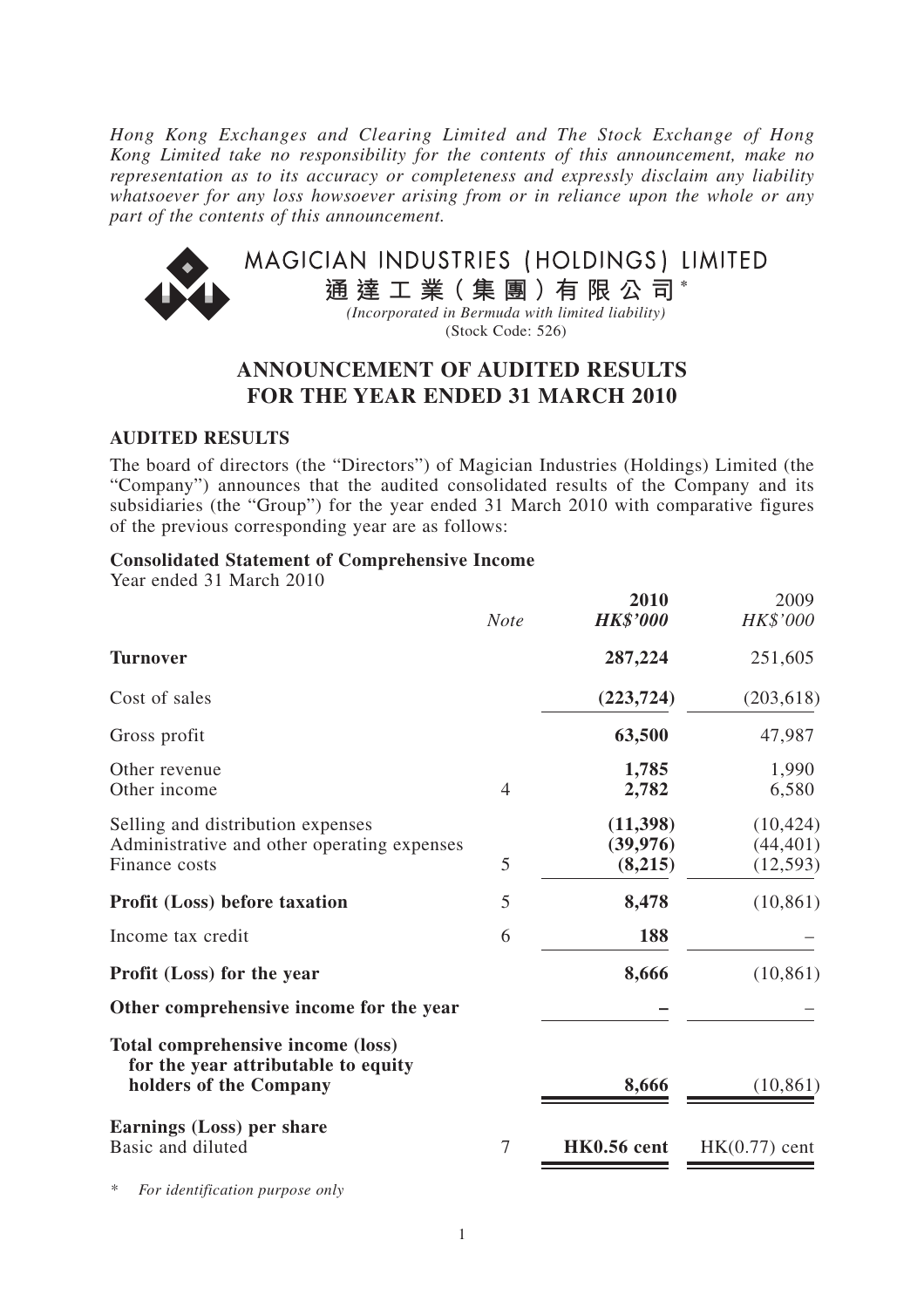# **Consolidated Statement of Financial Position**

At 31 March 2010

|                                                        | <b>Note</b> | 2010<br><b>HK\$'000</b> | 2009<br>HK\$'000 |
|--------------------------------------------------------|-------------|-------------------------|------------------|
|                                                        |             |                         |                  |
| <b>Non-current assets</b>                              |             |                         |                  |
| Property, plant and equipment                          |             | 232,213                 | 237,719          |
| <b>Current assets</b>                                  |             |                         |                  |
| Inventories                                            |             | 39,866                  | 18,233           |
| Trade and bills receivables                            | 8           | 56,668                  | 25,557           |
| Prepayments, deposits and other receivables            |             | 6,921                   | 3,724            |
| Due from a director                                    |             |                         | 170              |
| Bank balances and cash                                 |             | 12,412                  | 11,168           |
|                                                        |             | 115,867                 | 58,852           |
| <b>Current liabilities</b>                             |             |                         |                  |
| Trade and other payables                               | 9           | 101,841                 | 84,436           |
| Advance from related companies                         |             | 6,818                   | 3,409            |
| Loan from a related company                            |             | 6,355                   | 6,396            |
| Loans from a shareholder                               |             | 14,000                  | 6,000            |
| Short-term bank borrowings                             |             | 38,513                  | 5,568            |
| Current portion of long-term bank borrowing            |             | 102,273                 | 17,045           |
| Current portion of obligations under<br>finance leases |             | 34                      | 1,830            |
|                                                        |             | 269,834                 | 124,684          |
| <b>Net current liabilities</b>                         |             | (153, 967)              | (65, 832)        |
| <b>Total assets less current liabilities</b>           |             | 78,246                  | 171,887          |
| <b>Non-current liabilities</b>                         |             |                         |                  |
| Obligations under finance leases                       |             | 106                     | 140              |
| Long-term bank borrowing                               |             |                         | 102,273          |
|                                                        |             | 106                     | 102,413          |
| <b>NET ASSETS</b>                                      |             | 78,140                  | 69,474           |
|                                                        |             |                         |                  |
| <b>Capital and reserves</b>                            |             |                         |                  |
| Share capital                                          |             | 15,395                  | 15,395           |
| Reserves                                               |             | 62,745                  | 54,079           |
| <b>TOTAL EQUITY</b>                                    |             | 78,140                  | 69,474           |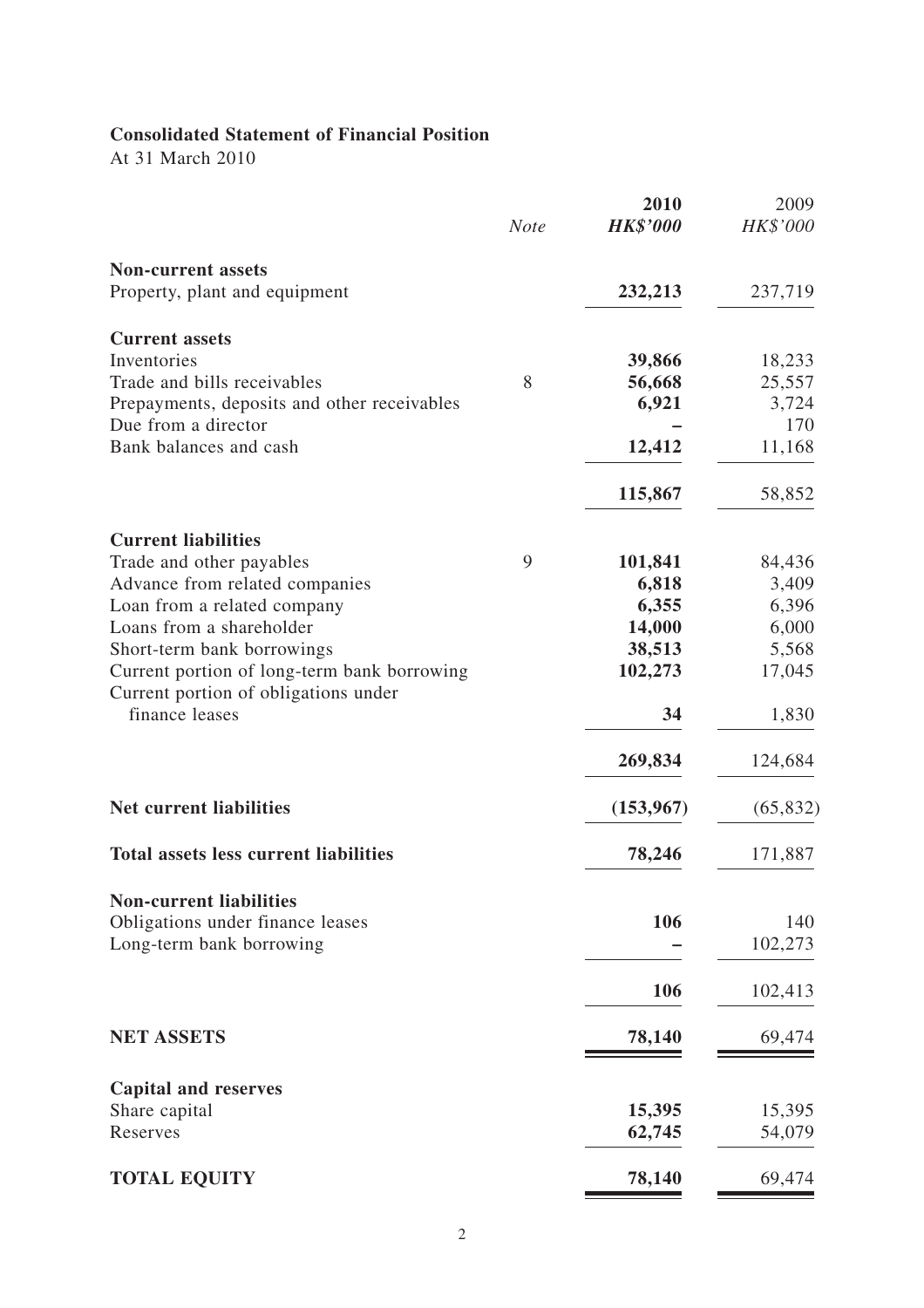#### *Notes:*

#### **1. PRINCIPAL ACCOUNTING POLICIES**

#### **Statement of compliance**

These financial statements have been prepared in accordance with Hong Kong Financial Reporting Standards ("HKFRS"), which collective term includes all applicable individual Hong Kong Financial Reporting Standards, Hong Kong Accounting Standards ("HKAS") and Interpretations issued by the Hong Kong Institute of Certified Public Accountants ("HKICPA"), and accounting principles generally accepted in Hong Kong and the disclosure requirements of the Hong Kong Companies Ordinance. These financial statements also comply with the applicable disclosure requirements under the Rules Governing the Listing of Securities on The Stock Exchange of Hong Kong Limited (the "Listing Rules").

These financial statements have been prepared on a basis consistent with the accounting policies adopted in the 2009 financial statements except for the adoption of the following new / revised HKFRS effective from the current year that are relevant to the Group.

A summary of the principal accounting policies adopted by the Group is set out below.

#### **Adoption of new/revised HKFRS**

#### *HKAS 1 (Revised): Presentation of Financial Statements*

HKAS 1 (Revised) requires transactions with owners to be presented separately from all other income and expenses in a revised statement of changes in equity. The revised Standard however allows non-owner changes in equity to be shown in a single statement (the statement of comprehensive income) or two statements (the income statement and the statement of comprehensive income). The Group has elected to prepare one statement. In addition, the revised Standard requires that when comparative information is restated or reclassified, a statement of financial position as at the beginning of the comparative period, in addition to the statements of financial position as at the end of the current period and the comparative period, should be presented. Since the Company and the Group did not restate comparative information during the year, this new requirement has no impact on the financial statements.

#### *HKFRS 8: Operating Segments*

The Standard, replacing HKAS 14: Segment Reporting, requires segment information to be reported based on internal information used by management to evaluate the performance of operating segments and allocate resources to those segments. Adoption of this standard did not have any effect on the Group's results of operations or financial position. The Group has determined that it has only one operating segment of manufacturing and trading of household products, which is the same as the business segments previously identified under HKAS 14.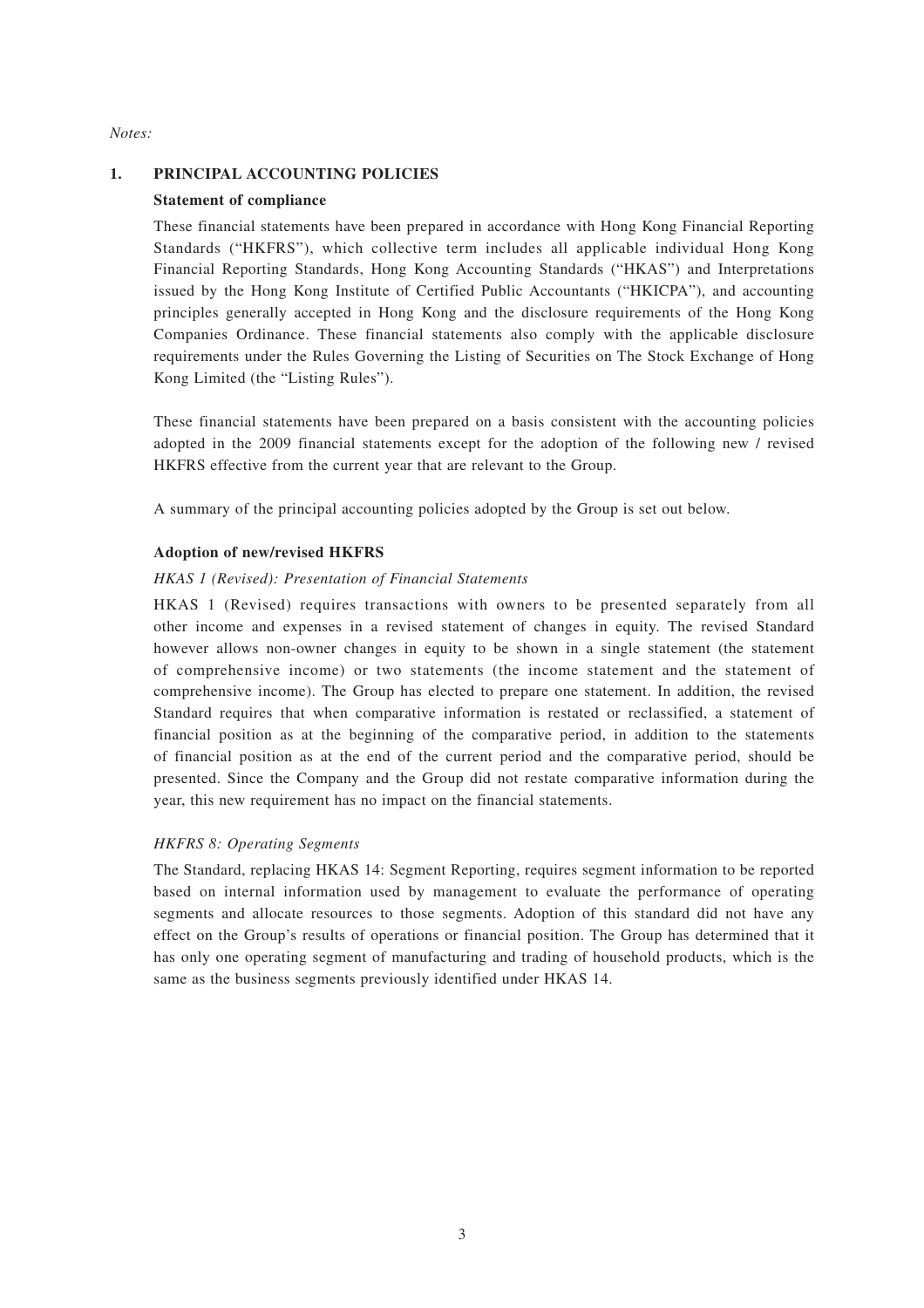#### **2. BASIS OF PREPARATION**

The financial statements have been prepared in conformity with the principles applicable to a going concern. The applicability of these principles is dependent upon the continued availability of adequate finance in view of the excess of current liabilities over current assets as at 31 March 2010.

In preparing the financial statements for the year ended 31 March 2010, the directors adopted a going concern basis as the following actions and measures have been taken by the Group to improve the financial position and performance of the Group:

- i) The Group has adopted measures to improve its liquidity, including obtaining continuing support from its banks and shareholders.
	- In April 2010, the bank renewed the term loan facilities to a 3-year term loan facility in the amount of RMB135,000,000 which was interest bearing at 107% of the base lending rate published by the People's Bank of China and repayable in various quarterly installments up to April 2013. In addition, the Group's trade finance facility of RMB31,000,000 was renewed. These banking facilities provided long-term and short-term fundings to the Group and improved its liquidity position.
	- In April 2010, the Company completed the issuance of 937,500,000 shares to Big-Max Manufacturing Co., Limited ("Big-Max") at a subscription price of HK\$0.16 each for a total consideration of HK\$150,000,000 in cash. The issuance of share capital has strengthened the cash and liquidity position of the Group.
	- The Group had agreed with a related company and a shareholder to extend the maturity dates of their loans of US\$820,000 (equivalent to HK\$6,355,000) and HK\$14,000,000 to August 2010.
	- Inventories are regularly reviewed and any excessive inventories would be sold and idle assets would be disposed of.
- ii) From time to time, the Group negotiates with their suppliers for more favourable credit terms. Meanwhile, credits period granted to customers is reviewed in order to determine if any revision is needed.
- iii) Credit limits of export credit insurance had been granted by China Export & Credit Insurance Corporation in April 2010 for facilitating a trade finance facilities of RMB31,000,000 from a PRC bank in April 2010.
- iv) The Group improved the productivity through the replacement of machineries in new models. The Group further acquired five sets of plastic injection machines during the year to replace certain machines with low productivity.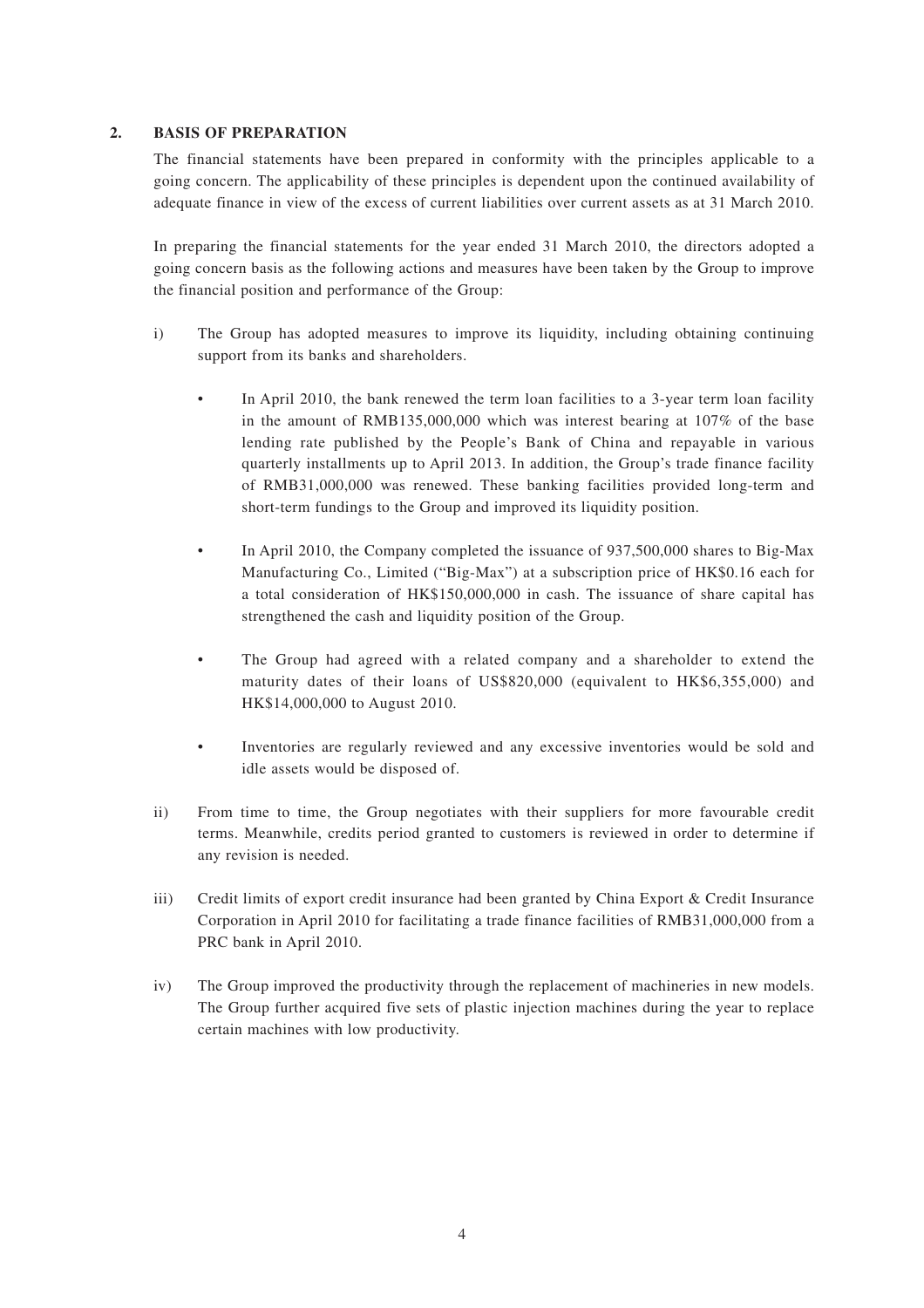- v) Since the change of management in March 2006, the Group has committed substantial efforts in improving production efficiency, cost effectiveness and sales impetus. The results of all these efforts had been gradually materialised and evidenced in various forms such as new customers signed, cost reductions in both direct input and overheads, improved gross margins and sales turnover.
- vi) The Group would continue its current successful strategies, especially focusing on highermargin business opportunities and creditworthy customers so as to boost up the quality and return of sales. With the continuous improvement in organisation, controls and productivity, any substantial sales increment could be comfortably accommodated without further substantial capital investment.

#### **3. SEGMENT INFORMATION**

In a manner consistent with the way in which information is reported internally to the Group's chief operating decision maker for the purposes of resource allocation and performance assessment, the Group has only one operating segment of manufacturing and trading of household products.

The Group's operations are principally located in Hong Kong and the PRC. The Group's revenue from external customers and information about its non-current assets by geographical location of the assets are detailed below:

| Group           |          |                           |          |
|-----------------|----------|---------------------------|----------|
| Revenue         |          | <b>Non-current assets</b> |          |
| 2010            | 2009     | 2010                      | 2009     |
| <b>HK\$'000</b> | HK\$'000 | <b>HK\$'000</b>           | HK\$'000 |
| 231,035         | 187,377  |                           |          |
| 6,671           | 6,519    |                           |          |
| 20,468          | 28,212   | 551                       | 621      |
| 318             | 245      | 231,662                   | 237,098  |
| 8,256           | 9,494    |                           |          |
| 20,476          | 19,758   |                           |          |
| 287,224         | 251,605  | 232,213                   | 237,719  |
|                 |          |                           |          |

For the year ended 31 March 2010, there was one (2009: one) customer which accounted for over 10% of total revenue of the Group with revenue of HK\$207,278,000 (2009: HK\$159,719,000).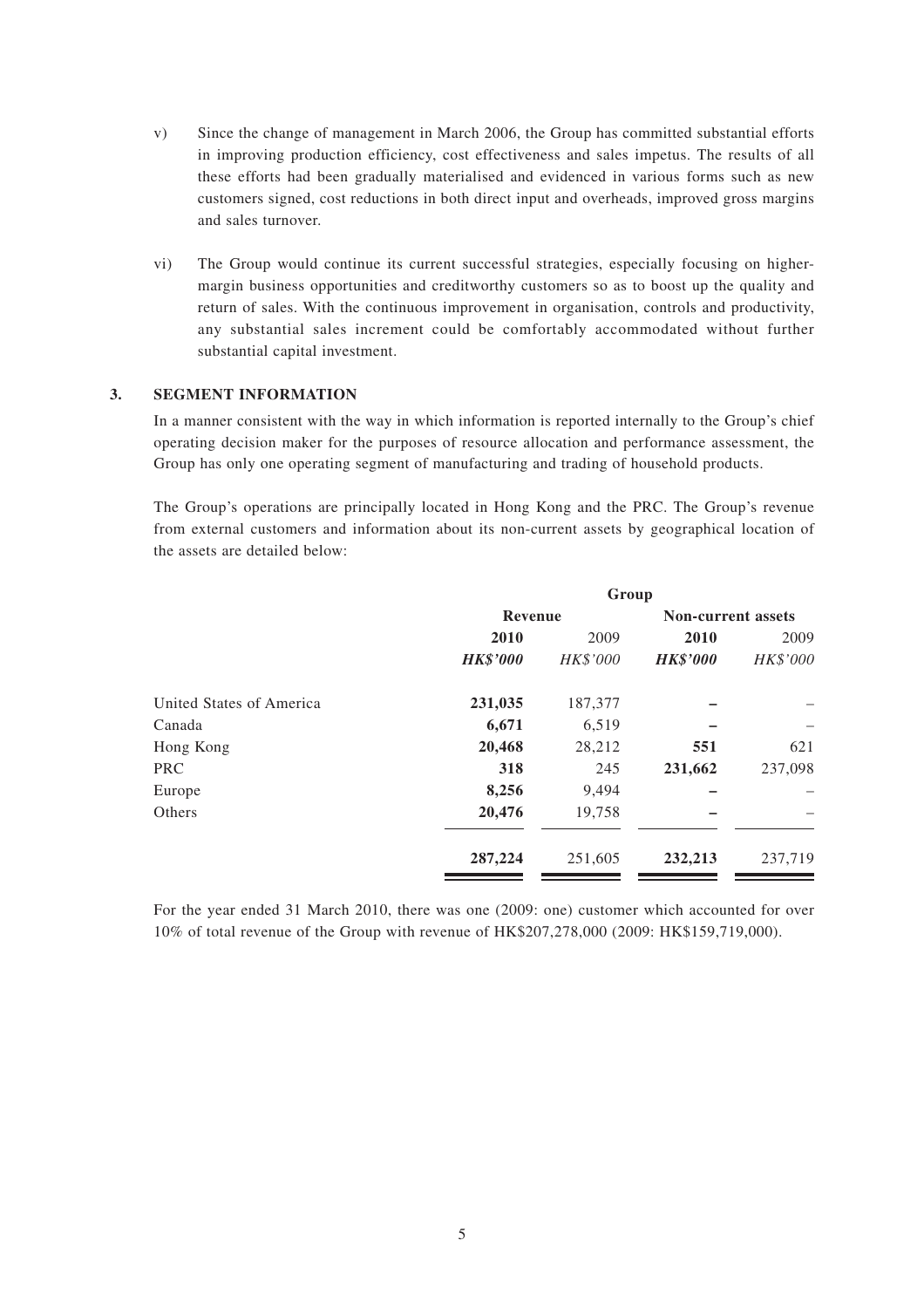#### **4. OTHER INCOME**

|                                                    | Group           |                 |  |
|----------------------------------------------------|-----------------|-----------------|--|
|                                                    | 2010            | 2009            |  |
|                                                    | <b>HK\$'000</b> | <i>HK\$'000</i> |  |
| Gain on disposal of property, plant and equipment  | 2,379           | 831             |  |
| Reversal of impairment loss on property,           |                 |                 |  |
| plant and equipment, net                           |                 | 4,814           |  |
| Write-back of allowance for bad and doubtful debts |                 | 935             |  |
| Write-back of other payables                       | 403             |                 |  |
|                                                    | 2,782           | 6,580           |  |
|                                                    |                 |                 |  |

### **5. PROFIT (LOSS) BEFORE TAXATION**

|                                                                | Group           |          |
|----------------------------------------------------------------|-----------------|----------|
|                                                                | 2010            | 2009     |
|                                                                | <b>HK\$'000</b> | HK\$'000 |
| This is stated after charging:                                 |                 |          |
| <b>Finance costs</b>                                           |                 |          |
| Amortised costs on zero-coupon convertible bonds               |                 | 1,311    |
| Interest on bank borrowings wholly repayable within five years | 6,939           | 9,969    |
| Interest on loans from a shareholder wholly repayable          |                 |          |
| within five years                                              | 603             | 503      |
| Interest on loans from related companies wholly repayable      |                 |          |
| within five years                                              | 548             | 447      |
| Finance charges on obligations under finance leases            | 85              | 363      |
| Other interest expenses                                        | 40              |          |
|                                                                | 8,215           | 12,593   |
| Other items                                                    |                 |          |
| Staff costs (excluding directors' emoluments):                 |                 |          |
| Wages and salaries                                             | 46,958          | 40,501   |
| <b>Termination</b> benefits                                    | 182             | 1,017    |
| Contributions to retirement schemes                            | 1,080           | 1,159    |
|                                                                | 48,220          | 42,677   |
| Auditor's remuneration                                         | 550             | 550      |
| Allowance for inventory obsolescence                           | 456             | 477      |
| Cost of inventories                                            | 223,724         | 203,618  |
| Depreciation of property, plant and equipment                  | 13,397          | 15,188   |
| Exchange losses, net                                           | 444             | 4,521    |
| Impairment loss of property, plant and equipment               | 5,173           |          |
| Operating lease charges on premises                            | 997             | 972      |

Ξ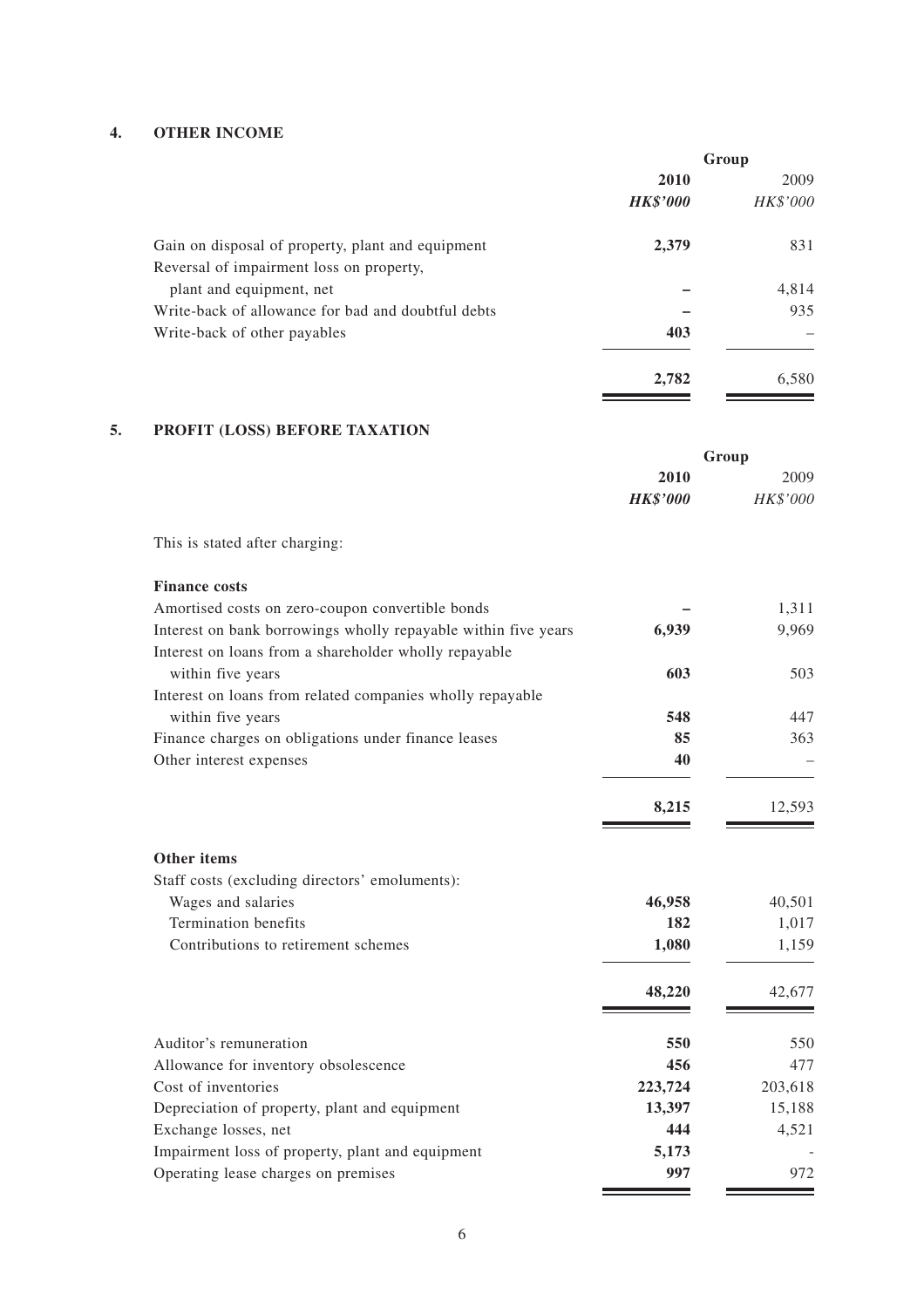#### **6. TAXATION**

Hong Kong Profits Tax has not been provided for the year as the Group incurred a loss for taxation purposes for the year.

PRC enterprise income tax has not been provided as the PRC subsidiaries' estimated assessable profit for the year are wholly absorbed by unrelieved tax losses brought forward from previous years.

|                              | Group           |          |
|------------------------------|-----------------|----------|
|                              | 2010            | 2009     |
|                              | <b>HK\$'000</b> | HK\$'000 |
| PRC Enterprise Income Tax    |                 |          |
| Overprovision in prior years | 188             |          |
|                              |                 |          |

*Reconciliation of effective tax rate* 

|                                                            | Group |      |
|------------------------------------------------------------|-------|------|
|                                                            | 2010  | 2009 |
|                                                            | $\%$  | $\%$ |
| Applicable tax rate                                        | 17    | (17) |
| Non-deductible expenses                                    | 9     | 10   |
| Unrecognised temporary differences                         | 9     |      |
| Unrecognised tax losses                                    | 35    | 20   |
| Utilisation of previously unrecognised tax loss            | (73)  |      |
| Recognition of previously unrecognised deferred tax assets | (10)  | (15) |
| Differences in overseas tax rates                          | 13    |      |
| Overprovision in prior years                               | (2)   |      |
| Effective tax rate for the year                            | (2)   |      |

The applicable tax rate is the Hong Kong Profits Tax rate of 16.5% (2009: 16.5%).

#### **7. EARNINGS (LOSS) PER SHARE**

The calculation of basic earnings (loss) per share is based on the net profit for the year of HK\$8,666,000 (2009: net loss of HK\$10,861,000) and on the weighted average number of 1,539,464,000 (2009:1,410,323,000) shares in issue during the year.

The Company had no dilutive potential ordinary shares for 2010 and 2009. Accordingly, the diluted earnings per share (2009: diluted loss per share) was same as the basic earnings (loss) per share.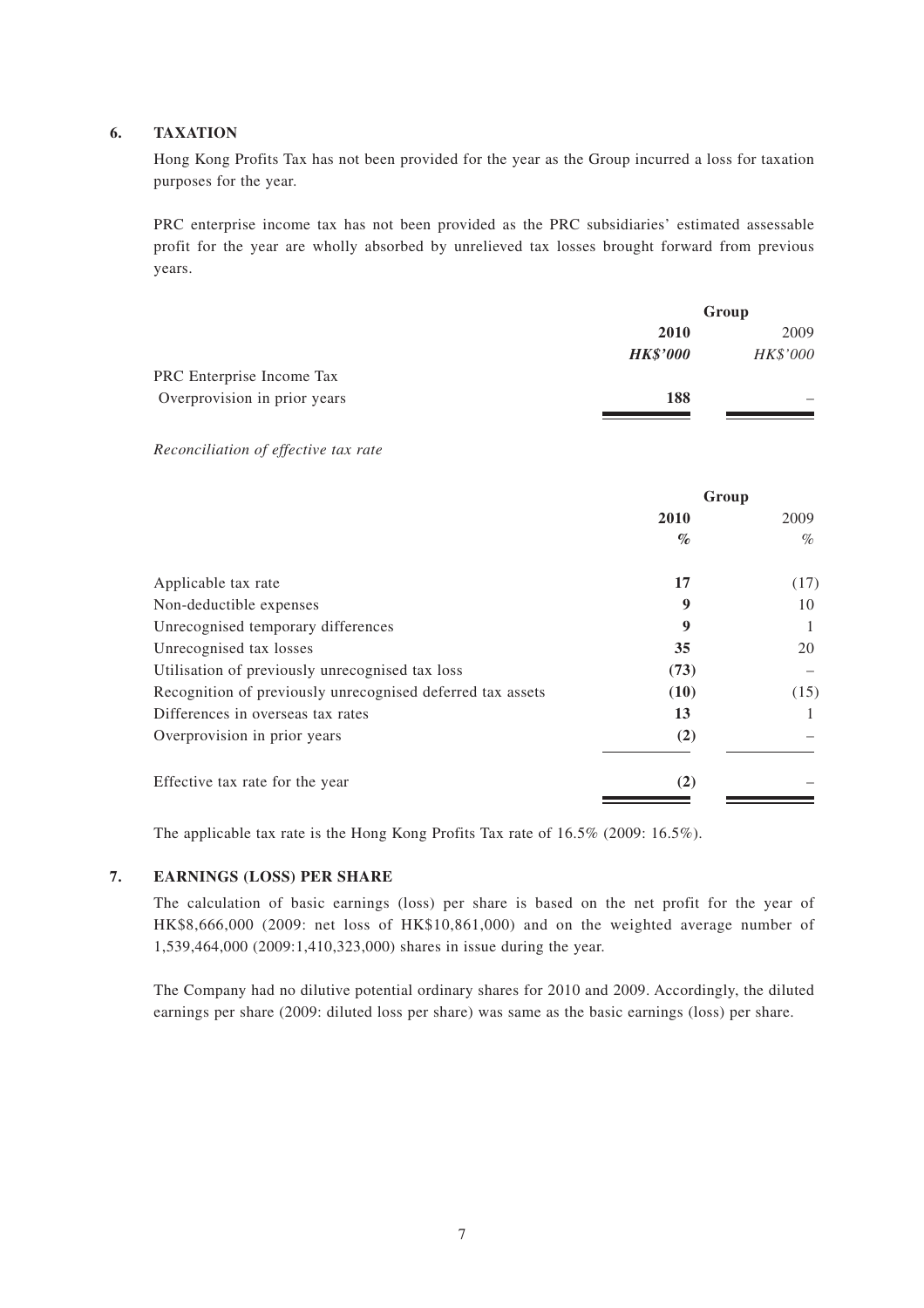#### **8. TRADE AND BILLS RECEIVABLES**

|             | Group           |           |
|-------------|-----------------|-----------|
|             | 2010            | 2009      |
| <b>Note</b> | <b>HK\$'000</b> | HK\$'000  |
|             | 96,702          | 67,485    |
| (i)         | (40, 034)       | (41, 928) |
|             | 56,668          | 25,557    |
|             |                 |           |

In general, the Group allows a credit period of 30 to 60 days to its trade customers. Included in the Group's trade receivables balance are debtors with a carrying amount of HK\$8,298,000 (2009: HK\$5,062,000), which were past due at the end of the reporting period but not impaired as there has not been a significant change in credit quality and were subsequently settled. These relate to a wide range of customers for whom there is no recent history of default.

At the end of the reporting period, the ageing analysis of the trade and bills receivables (net of allowance for bad and doubtful debts) by overdue date is as follows:

|                              | Group                   |          |
|------------------------------|-------------------------|----------|
|                              | 2010                    | 2009     |
|                              | <b>HK\$'000</b>         | HK\$'000 |
| Current                      | 48,370                  | 20,495   |
| Less than 1 month past due   | 8,173                   | 4,717    |
| 1 month to 2 months past due | $\overline{\mathbf{4}}$ | 24       |
| Over 2 months past due       | 121                     | 321      |
|                              | 8,298                   | 5,062    |
|                              | 56,668                  | 25,557   |

#### *Note:*

#### **(i) Allowance for bad and doubtful debts**

As at 31 March 2010, trade receivables of HK\$40,034,000 (2009: HK\$41,928,000) were impaired. The individual impaired receivables mainly related to unsuccessful collection of receivables from the customers of the Group's sales division in the PRC, which were impaired in 2005 and were not expected to be recovered.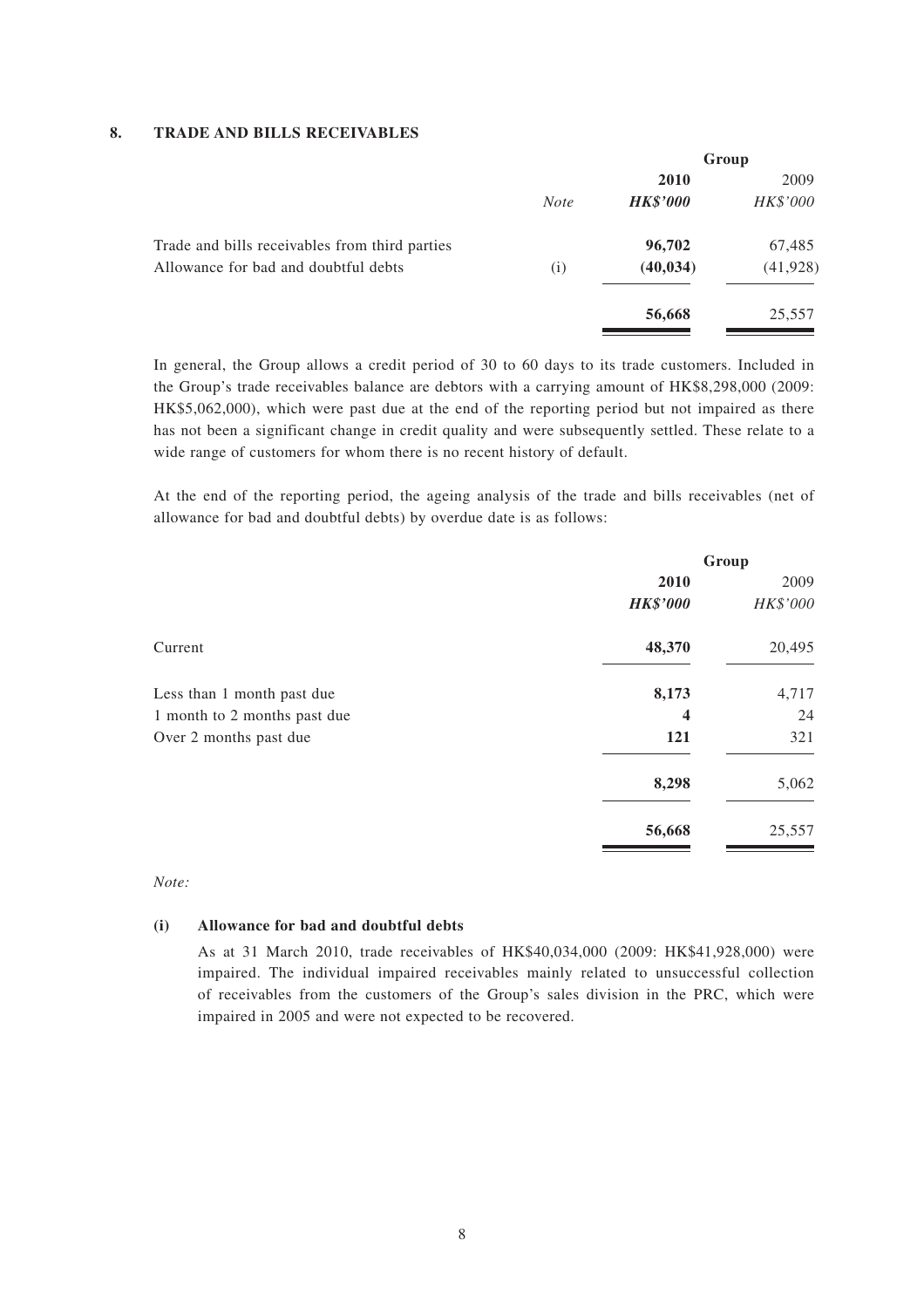Movements on the provision for impairment of trade receivables are as follows:

|                      | Group           |           |
|----------------------|-----------------|-----------|
|                      | 2010            | 2009      |
|                      | <b>HK\$'000</b> | HK\$'000  |
| At beginning of year | (41, 928)       | (41, 401) |
| Amounts provided     |                 | (500)     |
| Amount written-off   | 1,894           | 857       |
| Amount recovered     |                 | 30        |
| Exchange difference  |                 | (914)     |
| At end of year       | (40, 034)       | (41, 928) |

The creation and release of provision for impaired receivables have been included in "administrative and other operating expenses" and "other income" respectively in the statement of comprehensive income. Amounts charged to the allowance account are generally written off when there is no expectation of recovering additional cash.

### **9. TRADE AND OTHER PAYABLES**

| Group           |          |
|-----------------|----------|
| 2010            | 2009     |
| <b>HK\$'000</b> | HK\$'000 |
|                 |          |
| 10,404          | 1,073    |
| 47,655          | 37,465   |
| 58,059          | 38,538   |
| 43,782          | 45,898   |
| 101,841         | 84,436   |
|                 |          |

An ageing analysis of the Group's trade payables by invoice date is set out below:

|                      | Group           |          |
|----------------------|-----------------|----------|
|                      | 2010            | 2009     |
|                      | <b>HK\$'000</b> | HK\$'000 |
| Less than 3 months   | 36,171          | 15,157   |
| 3 months to 6 months | 10,918          | 7,468    |
| 6 months to 1 year   | 1,788           | 10,712   |
| More than 1 year     | 9,182           | 5,201    |
|                      | 58,059          | 38,538   |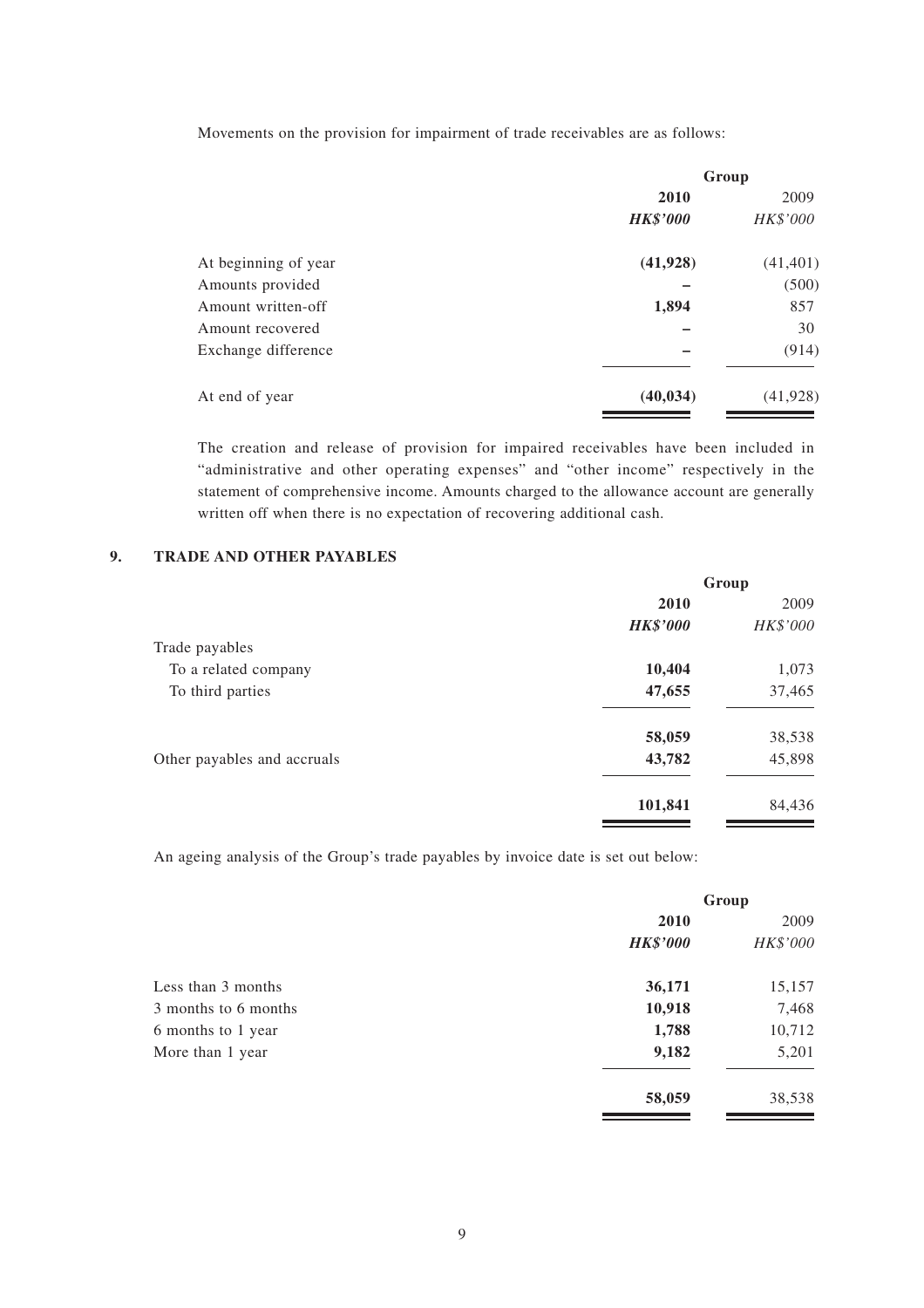The trade payable to a related company is unsecured, interest-free and has no fixed repayment term. The Company's director Mr. Li Li Xin has beneficial interest in the related company as at 31 March 2010 and 2009.

Included in the other payables and accruals is an advance from a third party of approximately HK\$9,700,000 (2009: HK\$9,700,000) which is unsecured, interest-free and has no fixed repayment term.

# **SUMMARY OF THE INDEPENDENT AUDITOR'S REPORT**

A summary of the independent auditor's report to the Shareholders is set out below:

# **Opinion**

In our opinion, the consolidated financial statements give a true and fair view of the state of the affairs of the Company and the Group as at 31 March 2010 and of the Group's profit and cash flows for the year then ended in accordance with Hong Kong Financial Reporting Standards and have been properly prepared in accordance with the disclosure requirements of the Hong Kong Companies Ordinance.

Without qualifying our opinion, we draw attention to note 2 to the financial statements which explains the measures that the directors are currently undertaking and intend to take to generate sufficient liquid funds to finance its operations and, accordingly, that it is appropriate to prepare the financial statements on a going concern basis. At the end of the reporting period, the Group had net current liabilities of HK\$153,967,000. The validity of the going concern basis depends on the Group's future profitable operation or the successful and effectiveness of the measures as detailed in note 2 to the financial statements. The financial statements do not include any adjustments that would result from a failure of these measures to accomplish successful outcome. We consider that appropriate disclosures have been made in this respect.

# **DIVIDEND**

The Directors do not recommend the payment of a final dividend for the year ended 31 March 2010 (2009: Nil).

# **MANAGEMENT DISCUSSION AND ANALYSIS**

### **FINANCIAL HIGHLIGHTS**

### **General Information**

For the year ended 31 March 2010, the Group recorded a turnover of HK\$287.2 million, representing an increase of 14.1% compared to HK\$251.6 million recorded last year. Profit for the year attributable to equity holders of the Company was HK\$8.7 million, compared to a loss of HK\$10.9 million for last year. The Group's basic earnings per share was HK0.56 cent.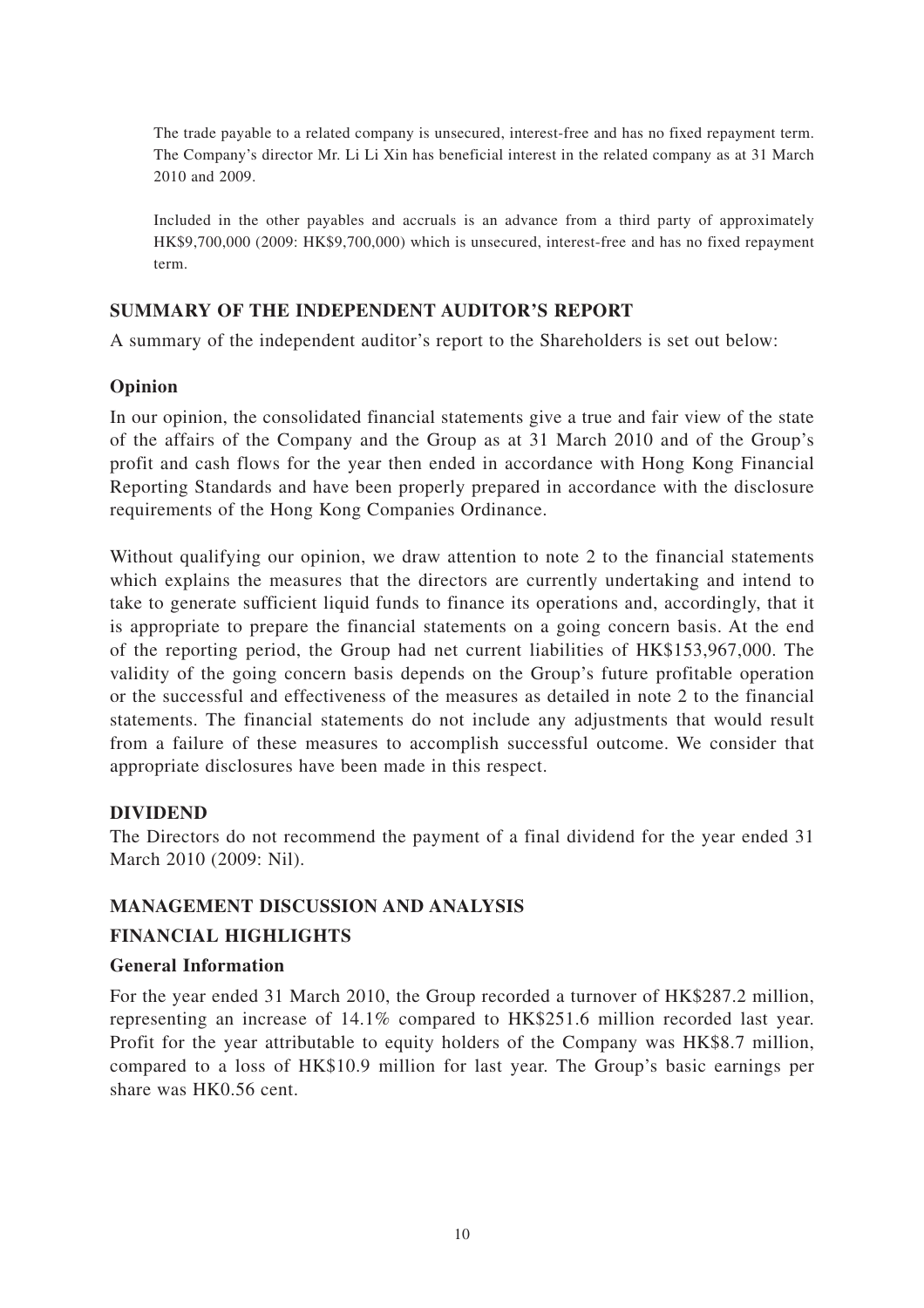There was neither acquisition nor disposal of principal subsidiaries or associated companies during the year. However, an acquisition of the business of a substantial shareholder of the Company, as announced on 2 November 2009, had been completed on 30 April 2010.

### **Liquidity and Financial Resources**

As at 31 March 2010, the Group's net assets increased to HK\$78.1 million, representing net asset value per share at HK5.08 cents. The Group's total assets as at that date were valued at HK\$348.1 million, including cash and bank deposits totaling approximately HK\$12.4 million. Consolidated borrowings amounted to HK\$168 million. Its debt-toequity ratio has been increased from 205.3% as at 31 March 2009 to 215.1% as at 31 March 2010.

# **Capital Structure**

As at 31 March 2010, the Group's major borrowings included a three-year term loan provided by a PRC bank which had an outstanding balance of approximately HK\$102.3 million, other bank borrowings of HK\$38.5 million and advance and borrowings from a shareholder and related companies totaling approximately HK\$27.2 million.

All of the Group's borrowings have been denominated in Hong Kong dollar, U.S. dollar and PRC Renminbi made on a floating-rate or fixed rate basis. The finance costs for the year under review decreased to approximately HK\$8.2 million as compared to HK\$12.6 million for the previous year.

# **Charges on Group Assets**

Certain assets of the Group having a carrying value of approximately HK\$164.9 million as at 31 March 2010 (2009: HK\$168.2 million) were pledged to secure bank facilities for the Group.

# **Capital Expenditure and Commitments**

The Group will continue to allocate a reasonable amount of resources to acquisition and improvement of capital assets such as moulds and new machines to maintain efficiency and to meet production and market demands. Sources of funding are expected to come primarily from trading revenue that the Group will generate and alternative debt and equity financing.

# **Exposure on Foreign-Exchange Fluctuations**

The Group's monetary assets and liabilities were principally denominated in Hong Kong dollar, PRC Renminbi and U.S. dollar. As far as the Hong Kong dollar remains pegged to the U.S. dollar and the PRC government takes prudent and gradual measures against the appreciation of Renminbi, the Group's exposure to currency exchange fluctuation risk would be in line with the movement of Renminbi. The Group would monitor the Renminbi currency fluctuation and adopt appropriate measures if the need arises. Given that Renminbi is not an international currency, there is no effective method to hedge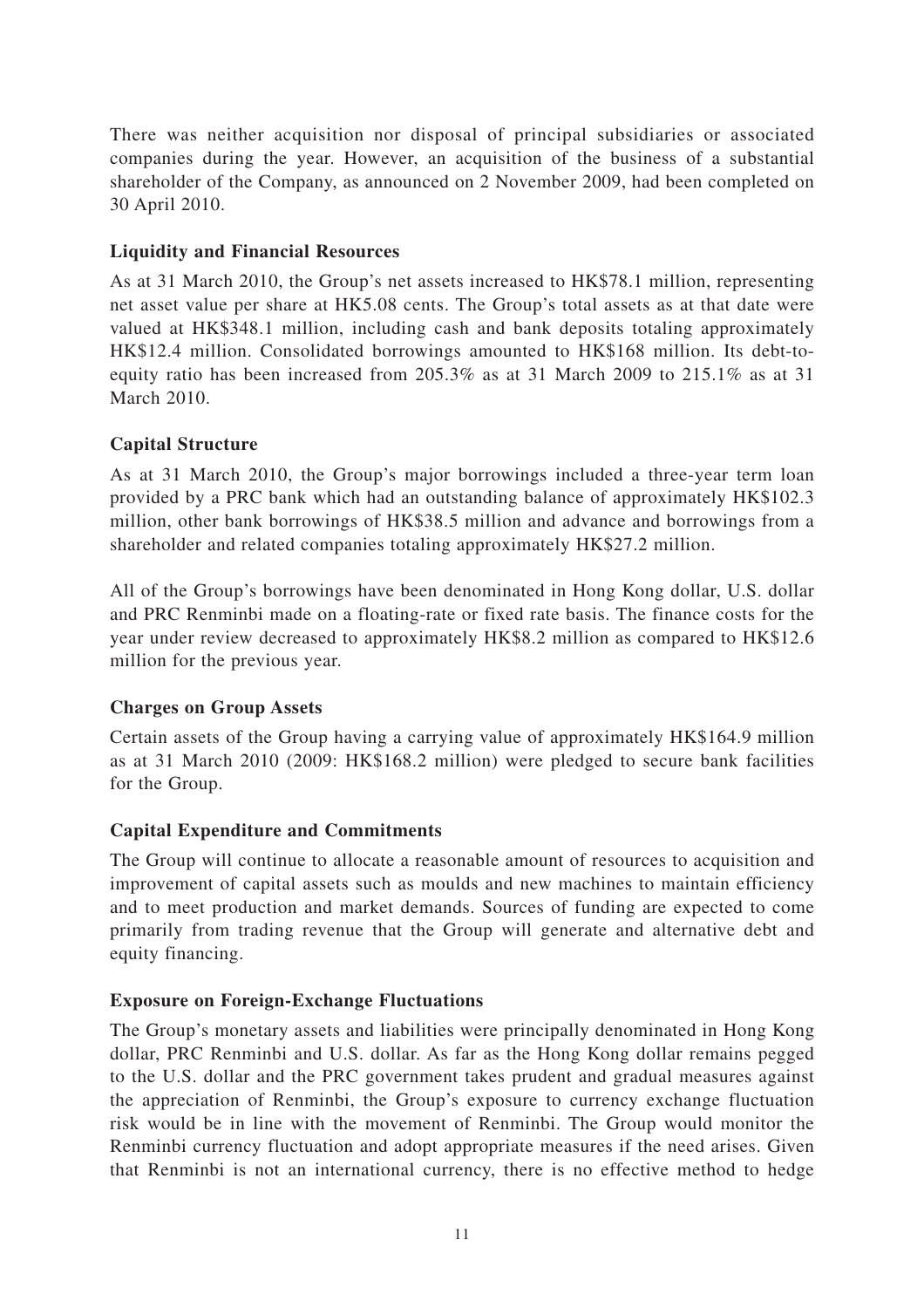the relevant risk for the size and cashflow pattern of the Group. However, as substantial proportion of our raw materials procurement have been settled in U.S. dollar and Hong Kong dollar, and most of the Group's customers accepted the passing-on of the rising costs, to various extents, due to the appreciation of Renminbi, the effect arising from the relevant risk could be reduced significantly.

### **Segment Information**

North America remained the Group's primary market, which accounted for 82.8% of total sales. The remaining comprised of sales to Europe 2.9%, Hong Kong 7.1%, PRC 0.1% and others 7.1%.

# **Contingent Liabilities**

As at the date of this announcement and as at 31 March 2010, the directors are not aware of any material contingent liabilities.

### **Employee Information**

As at 31 March 2010, the Group employed a workforce of 1,334 employees (2009: 1,022) in its various offices and factories located in Hong Kong and the PRC. Competitive remuneration packages were provided and commensurate with individual responsibilities, qualifications, experience and performance. The Group provided management skills workshops, practical seminars for knowledge update, on-the-job training and safety training programs to its employees.

There was a share option scheme in force but no share option was granted during the year under review. No bonus has been paid other than sums, each equivalent to one additional month's salary, paid to individual staff members in Hong Kong in December 2009 as part of agreed salary package, which applied to most of the employees in local market. A small amount of bonus has been paid to management staff in the factory in Shenzhen.

Staff costs including directors' emolument during the year amounted to HK\$48.6 million (2009: HK\$43.2 million), which represents an increase of 12.5%.

# **REVIEW OF OPERATIONS**

For the year ended 31 March 2010, the Group recorded a profit for the year of HK\$8.7 million. The generation of the profit was mainly caused by the rise in turnover and successful cost management, which resulted in the increase of gross profit margin. The drop in the finance costs also contributed to the improved profitability of the business.

During the year under review, the Group continued to experience severe challenges. The economic downturn resulting from the global financial crisis, which erupted in late 2008, exerted great pressure on the Group's performance in terms of demands in both North America and European markets. The Group responded by continuing its strategies of focusing on profitability and of product portfolio realignment that led to aggressive sales effort in better margin products and stepping-up of efforts in development of new products.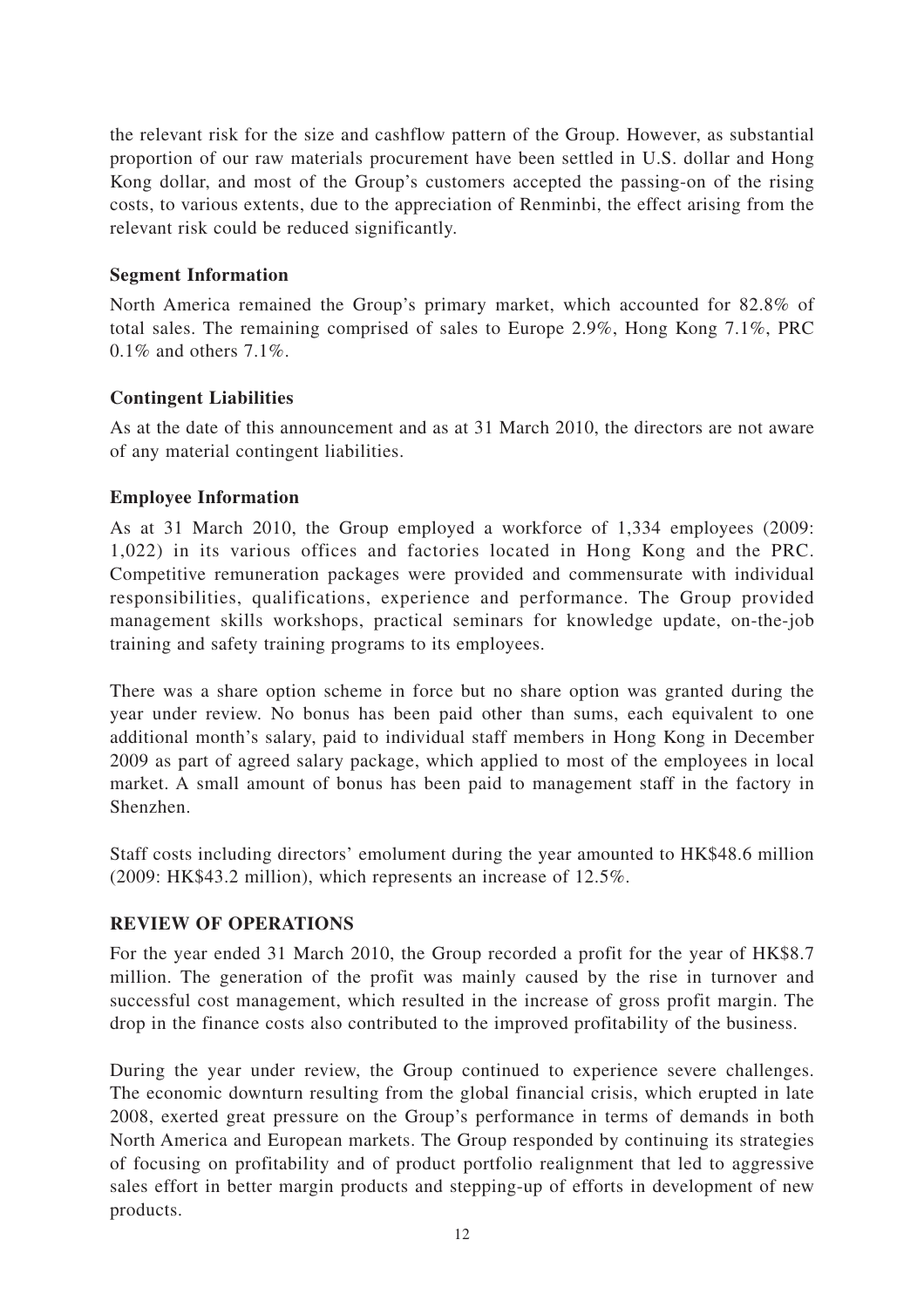International sales for the year ended 31 March 2010 grew to HK\$266.4 million as compared with HK\$223.1 million in the prior year. For the year under review, sales in the US market increased by 23.3% to HK\$231.0 million when compared to HK\$187.4 million for last year. Sales in the Canadian market increased by 3.1% to HK\$6.7 million from the HK\$6.5 million recorded in last year. The sales performance of the European market dropped to HK\$8.3 million, compared to HK\$9.5 million in the previous year. Sustained high crude oil prices had a negative impact on the demand for household products in these markets. To enhance the quality of earnings, the Group focused its efforts in accordance with the strategy of quality sales and customers. In addition, the Group had tried to explore the business opportunities in some emerging markets, such as Middle East and Russia.

On the other hand, the Group had taken effective measures for internal productivity and cost management. Through further re-organisation of units and replacement of aged machineries, the Group had aligned its production resources with the demand, which optimized the resources deployment as well as cost saving in production. In order to increase the operating effectiveness, the Group enhanced both sales and supply chain management in order to achieve more effective customer services as well as product delivery.

# **PROSPECTS**

The Group had succeeded in adopting a four-pronged strategy, namely product innovation, cost management, productivity enhancement and balanced market development and recorded net profit in the year under review. Looking ahead, the Group is facing several major challenges in the industry, namely global economic crisis as well as shareholders' expectation of improved bottom-line. To cope with these changes in the current dynamic environment, the Group will continue to adopt the four-pronged strategy.

As one of the leading household products manufacturers in Asia, Magician has always emphasized on innovation. With our strong innovative capabilities and commitment, the Group firmly believes that we can produce quality products meeting different emerging market needs while commanding better margins and more stable income stream. Moreover, we will diversify new product lines in order to optimize the product cycles and the production capacity planning.

The Group had completed the acquisition of the business of a substantial shareholder of the Company on 30 April 2010, the details of which were announced on 2 November 2009. The acquired group is specialized in the manufacturing and sales of plastic and household products. The acquisition will provide a golden opportunity for the Group to diversify its product lines into more comprehensive range of household products.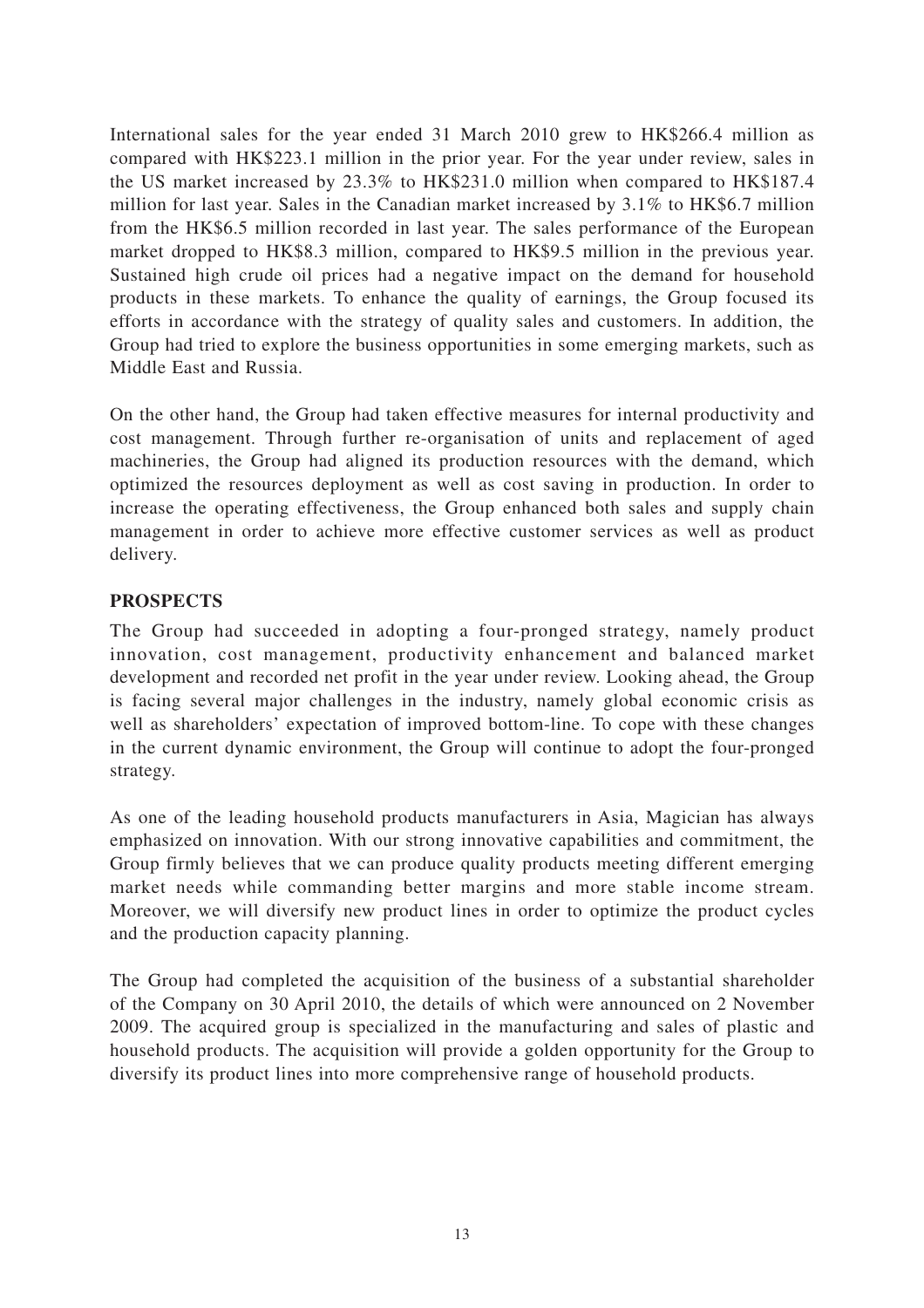With different customer groups and different range of household products between the Group and the acquired group, the enlarged group will be able to enjoy synergies of the larger customer base, increased efficiency on production and enhancement of the brand name of the products.

Cost management is another major means for improving our bottom-line. Apart from rationalising our workforce in terms of establishment, the Group will continue to instill cost efficacy and quality consciousness into all levels of staff through revised work organisation and practice. Meanwhile, the Group will continue to monitor the sustainability of the current operating environment for a profitable operation, and take appropriate corresponding measures. With the gradual implementation of various cost containment measures, we are confident to maintain our production and administrative costs at a competitive level.

Besides, measures will continue to be adopted to enhance productivity. These measures include replacing machines of low efficiency and high maintenance effort, streamlining workflow, revision of work practice and parameters, and exploring opportunities for utlitising the idle capacity.

In order to achieve a covered position to market fluctuation through a balanced approach, the Group will keep on exploring opportunities with our current and potential customers in our current and potential markets for our current and possible product segments.

The effectiveness of these strategies had been recognized by the improved performance of the Group, so we believe these strategies would continue to bear fruit for the Group in the future.

# **PURCHASE, SALE OR REDEMPTION OF THE COMPANY'S LISTED SECURITIES**

Neither the Company nor any of its subsidiaries has purchased, sold or redeemed any of the Company's listed securities during the year.

# **AUDIT COMMITTEE**

The Audit Committee of the Company has reviewed with the management the accounting principles and practice adopted by the Group and discussed internal controls, auditing and financial reporting matters including a review of the audited consolidated financial statements for the year ended 31 March 2010, in conjunction with the Company's external auditors.